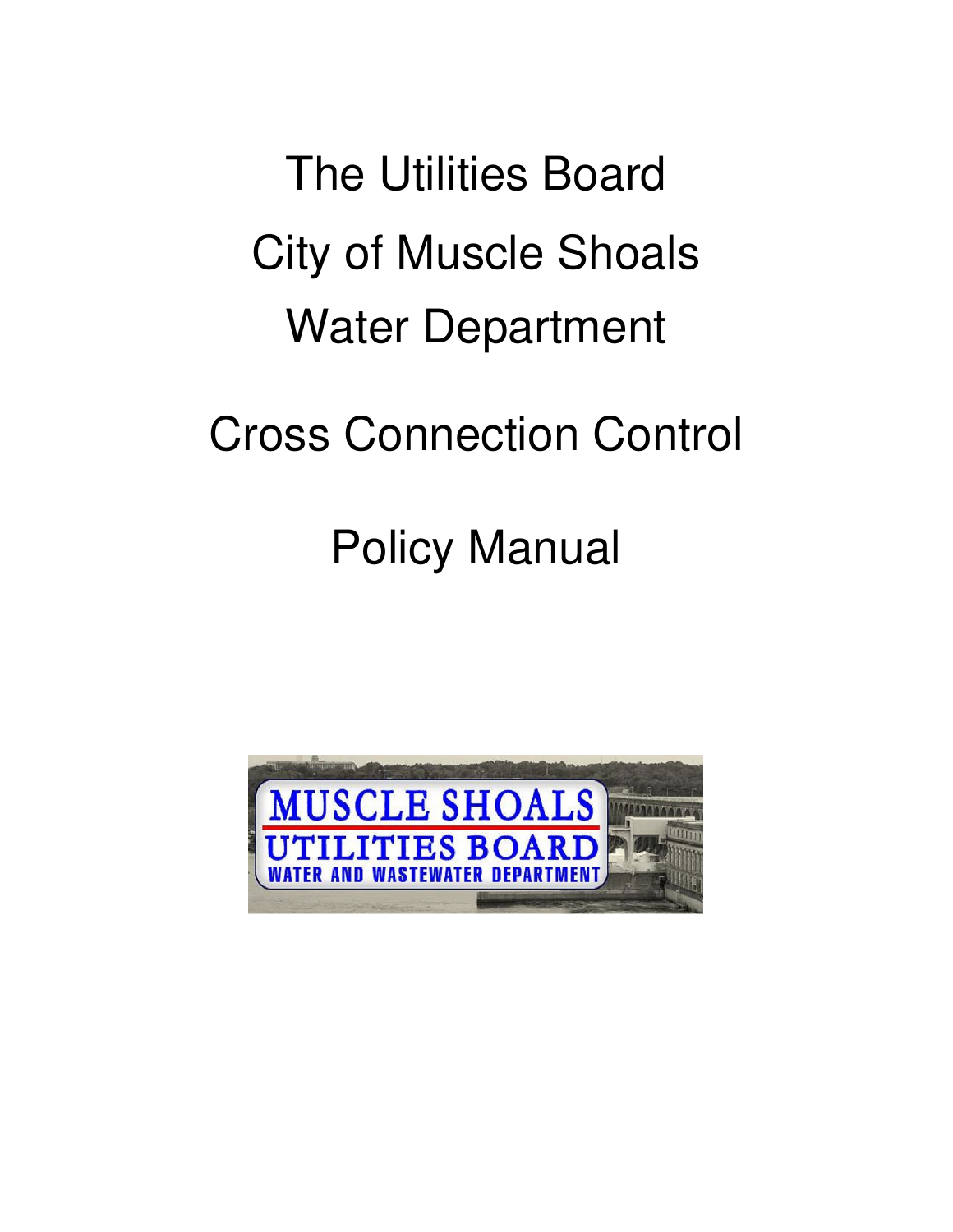# **THE UTILITIES BOARD-WATER DEPT. OF THE CITY OF MUSCLE SHOALS CROSS CONNECTION CONTROL**

**POLICY MANUAL** 

Updated: September 18, 2014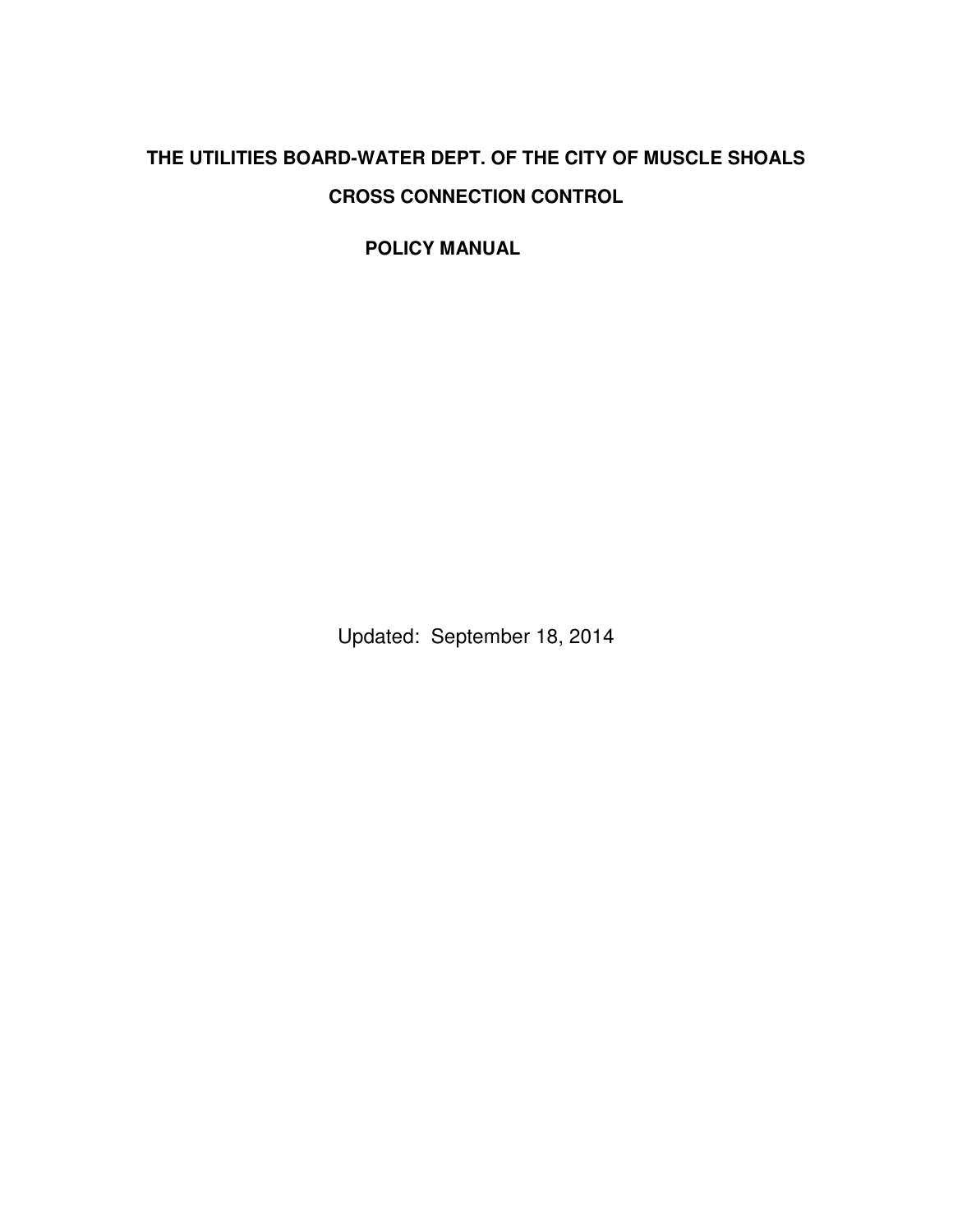#### BACKFLOW PREVENTION

#### AND CROSS-CONNECTION CONTROL

# POLICY OF

#### THE UTILITIES BOARD

#### OF THE CITY OF MUSCLE SHOALS, ALABAMA

#### I. GENERAL POLICY

#### A. Compliance

This Backflow Prevention and Cross-Connection Control Policy as adopted by the Utilities Board of the City of Muscle Shoals, Alabama (Board) as a purveyor of potable water in the State of Alabama and is consistent with and meets the requirements of the following:

1. The Federal Safe Drinking Water Act of 1974 (and Amendments) – Public Law 93-523.

2. The U.S. Environmental Protection Agency (EPA) – Cross Connection Control Manual, 2003.

3. The Alabama Department of Environmental Management (ADEM), Division 7, Water Supply Program, Code R. 335-7-9 – Cross Connection Control Requirements, Effective: May 2009.

4. Statutory Authority: Code of Alabama 1975, Section 22-23-33, 22-23-49, 22-22A-5 and 22-22A-6.

5. The Policies, Rules, and Regulations of the Utilities Board of the City of Muscle Shoals, Alabama (latest revision).

# B. Purpose

The purpose of this policy is:

1. To protect the public potable water supply of the Board from the possibility of contamination or pollution by isolating within the customer's internal distribution system(s) or the customer's private water system(s) such contaminants or pollutants that could backflow into the public water system; and,

2. To promote the elimination or control of existing cross-connections, actual or potential, between the customer's potable water system(s) and non-potable water systems, plumbing fixtures, and industrial piping systems; and,

3. To provide for the maintenance of a continuing program of cross-connection control that will systematically and effectively prevent the contamination or pollution of all potable water systems.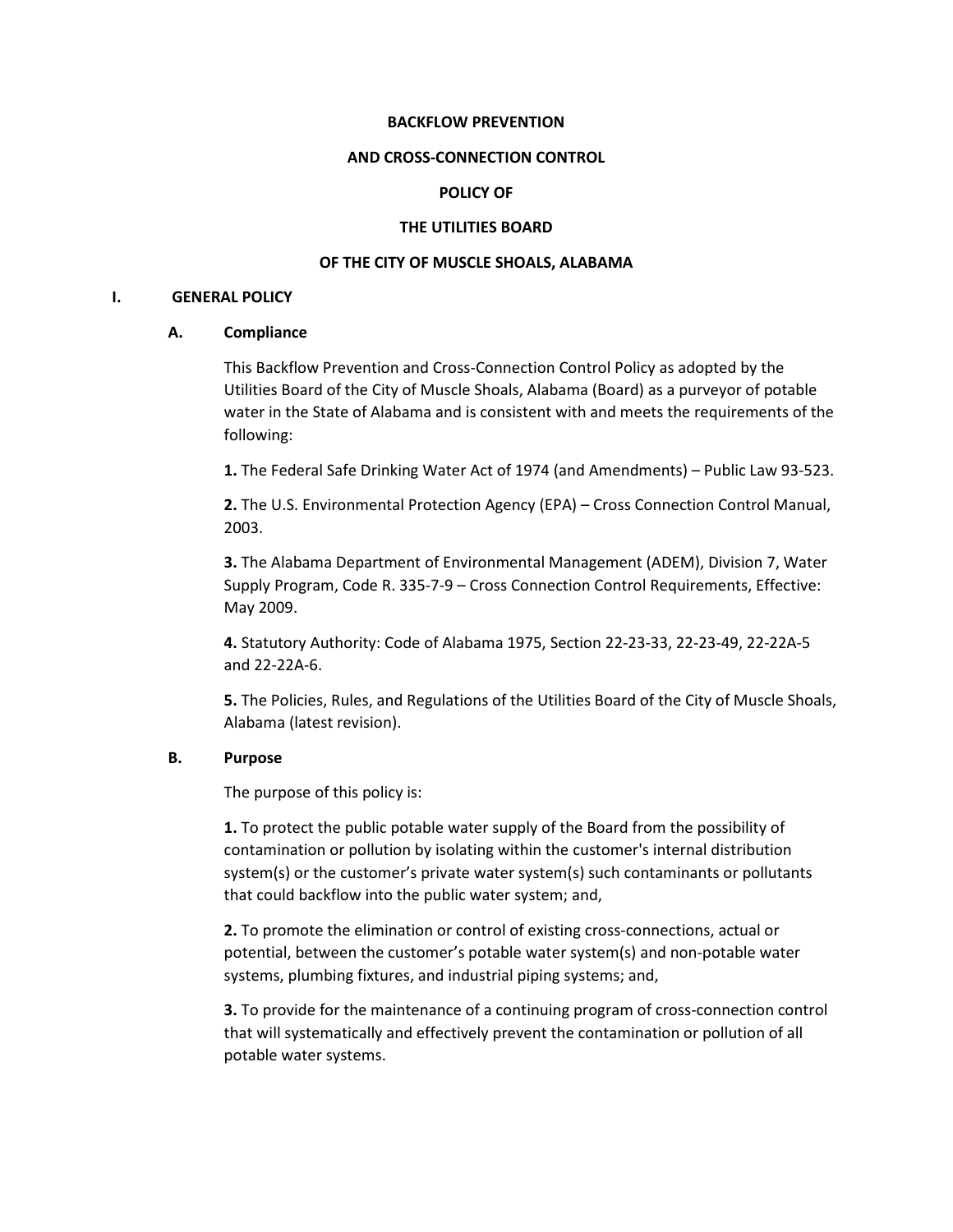# C. Responsibility

#### 1. Water Purveyor

The Board shall be responsible for developing, implementing, and enforcing a backflow and cross-connection control policy consistent with the applicable state and federal regulations for the reasonable protection of the public potable water distribution system from contamination or pollution originating in a customer's water system. The responsibility to ensure a safe water supply begins at the raw water source and includes adequate treatment facilities, storage facilities, distribution networks, and ends at the point of service to the customer's water system. The Board shall determine the degree of hazard or potential hazard to the public potable water system inherent in supplying a customer's water system and shall specify the appropriate means of protection required for the service connection. The location and type of backflow protection devices for each connection to the Board's distribution system shall be approved by the Board.

#### 2. Customer

The customer has the primary responsibility of preventing pollutants and contaminants from entering their potable water system or the public potable water system. The customer's responsibility starts at the point of delivery from the public potable water system at the connection to the Board's meter or isolation valve and, in the case of a dedicated fire service line, includes all of his water system. The customer, at his own expense, shall install, operate, test, and maintain approved backflow prevention assemblies as directed by the Board.

In the event of a known contamination or pollution hazard to the public potable water supply, the customer shall promptly take steps to confine further spread of contamination within the customer's premise and shall immediately notify the Board of the potential hazard.

The customer shall maintain accurate records of tests and repairs made to backflow prevention assemblies and shall maintain such records for a minimum period of five (5) years. The records shall be on forms approved by the Board and shall include the list of materials or replacement parts used. Following any repair, overhaul, re-piping or relocation of an assembly, the customer shall have it tested to insure that it is in good operating condition and will prevent backflow. A certified backflow prevention assembly tester shall make tests, maintenance and repairs of backflow prevention assemblies.

# 3. Certified Backflow Prevention Assembly Testers

When employed by the customer to test, repair, overhaul, or maintain backflow prevention assemblies, a backflow prevention assembly tester will have the following responsibilities: The tester will be responsible for making competent inspections and for repairing or overhauling backflow prevention assemblies and making reports of such repair to the customer and responsible authorities on forms approved by the Board. The tester shall be familiar with all applicable state and local laws, rules, and regulations, and shall be equipped with and be competent to use all the necessary tools, gauges,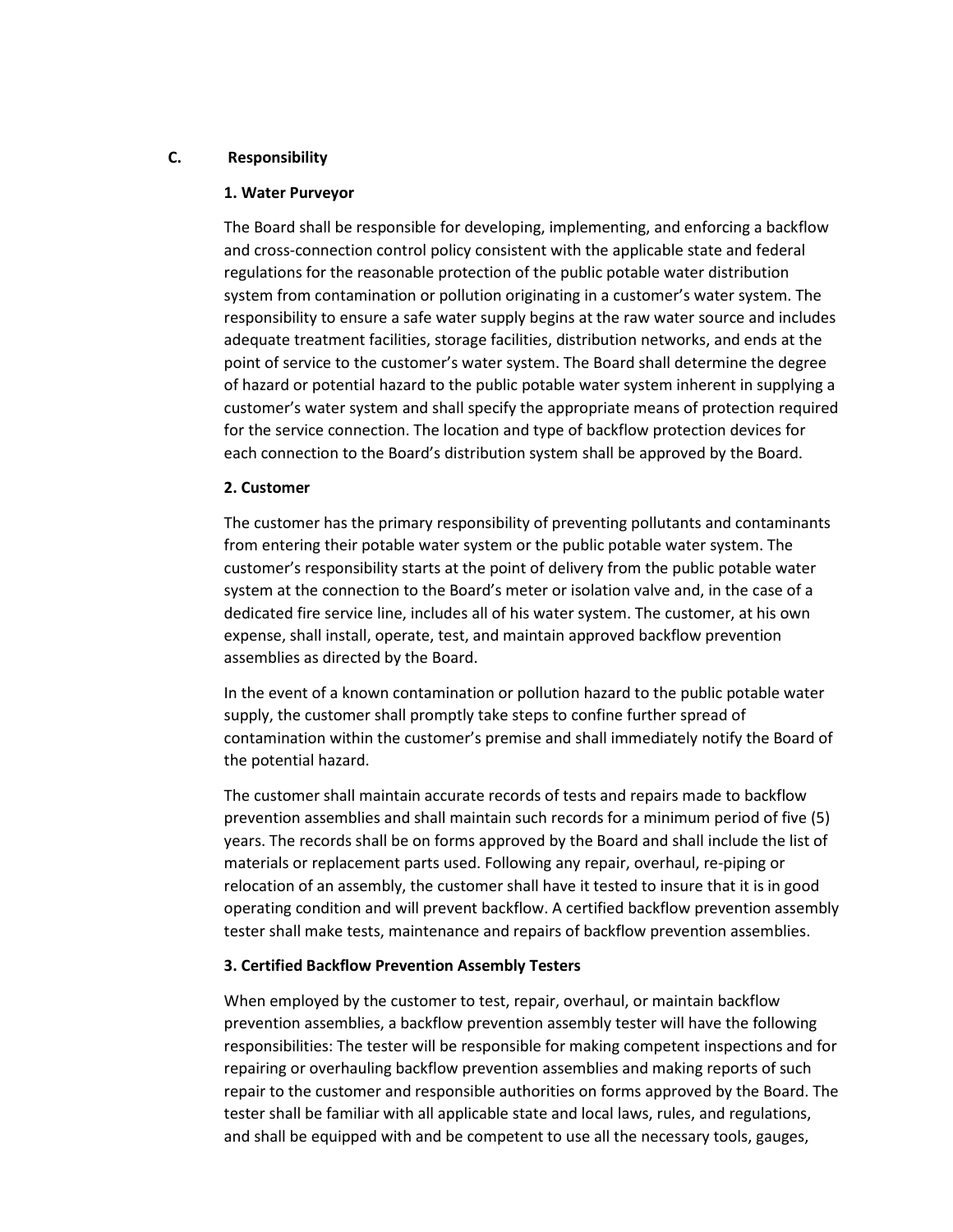manometers and other equipment necessary to properly test, repair, and maintain backflow prevention assemblies. It will be the tester's responsibility to insure that original manufactured parts are used in the repair of or replacement of parts in a backflow prevention assembly. It will be the tester's further responsibility not to change the design, material or operational characteristics of an assembly during repair or maintenance without prior approval of the Board. A certified tester shall perform the work and be responsible for the competency and accuracy of all tests and reports. A certified tester shall provide a copy of all test and repair reports to the customer and to the Board within ten (10) business days of any completed test or repair work. A certified tester shall maintain such records for a minimum period of five (5) years. All certified testers must obtain certification from an approved training course and employ properly calibrated backflow prevention assembly test equipment.

#### II. DEFINITIONS

The following words, terms and phrases, when used in this policy, shall have the meanings ascribed to them in this section, except where the context clearly indicates a different meaning:

#### A. Auxiliary Water

Any water on or available to the premises other than the water supplied by the Board's public potable water system. These auxiliary waters may include water from another supplier's public water system; or water from a source such as wells, lakes, or streams; or process fluids; or used water. They may be polluted, contaminated, or objectionable, or constitute a water source or system over which the supplier does not have control.

# B. Backflow

Any reversal of flow of water from its intended direction that can potentially cause used water to return to the Board's distribution system. Backflow or reversed flow occurs through a cross connection under the following two conditions:.

# 1. Back Pressure

Backflow caused by an increase in the pressure of the private (customer's) system above that of the Board's distribution system.

#### 2. Back Siphonage

Backflow caused by a lowering in the pressure of the Board's distribution system below that of the private (customer's) system.

# C. Backflow Prevention Assembly

An assembly used to prevent backflow from a customer's system into a public potable water system. The type of assembly used should be based on the degree of hazard, either existing or potential. The types of Backflow Prevention Assemblies used in the Board distribution system are as follows:

# 1. Dual Check Valve (DCV)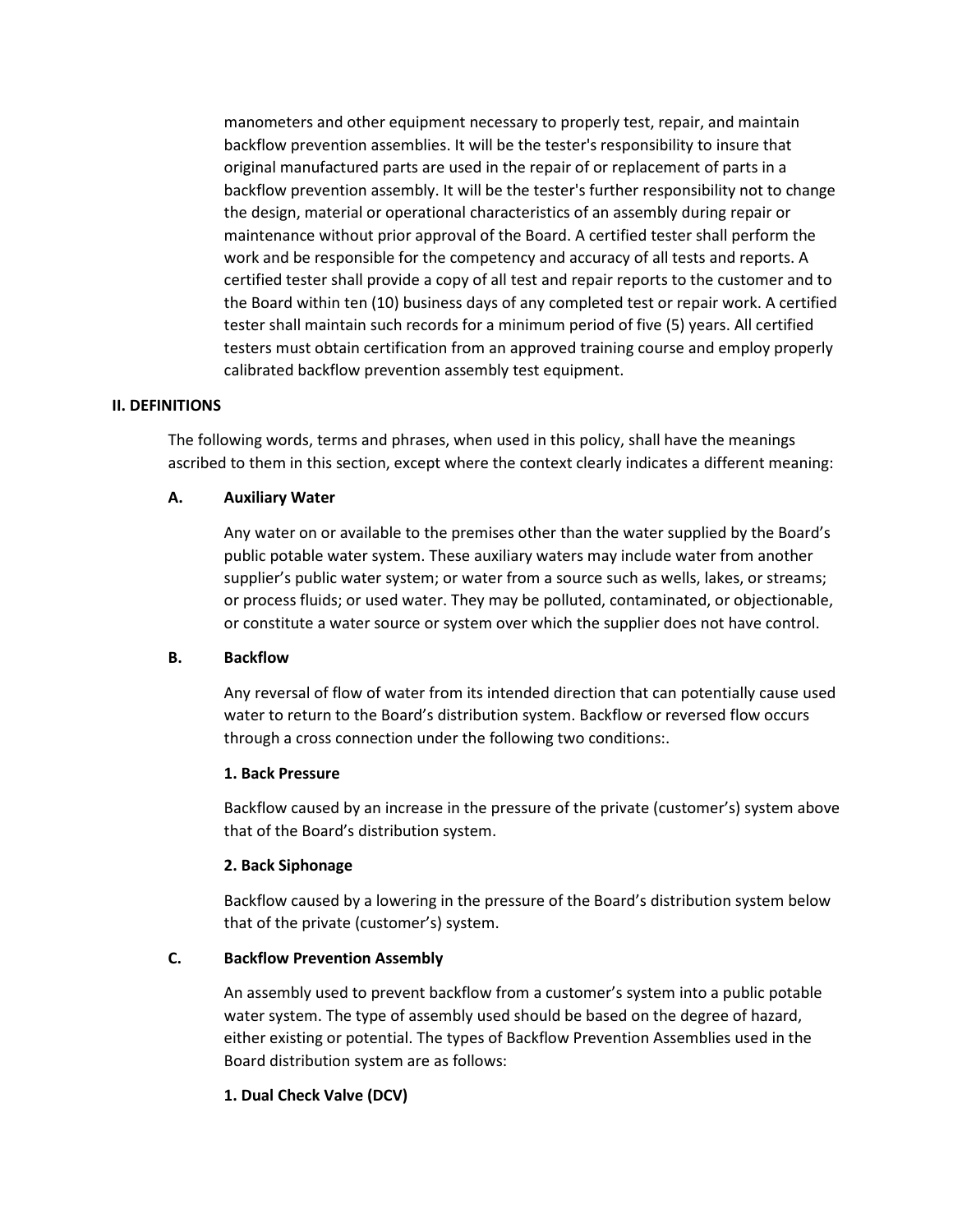Minimum type of protection required; this type is automatically installed for each new residential connection or service connection that is 1 inch in diameter or smaller which does not present a specific contamination or pollution hazard to the system as identified by the Board. This device consists of two internally loaded check valves. DCVs are not testable backflow prevention assemblies.

# 2. Double Check Backflow Assembly (DCBA)

Level of backflow protection typically required for pollution type hazards and as a minimum protection for any connection larger than 1 inch. DCBAs consist of two internally loaded check valves installed between two resilient-seated gate valves with properly located resilient-seated test cocks.

# 3. Reduced Pressure Backflow Assembly (RPBA)

Highest degree of backflow protection. Required for contamination or health types of hazards. RPBAs consists of two independently acting check valves together with a hydraulically operating, mechanically independent pressure-differential relief valve installed between two resilient-seated gate valves with properly located resilient seated test cocks.

# D. Contaminant

A substance that will impair the quality of the water to a degree that it creates a serious health hazard to the public leading to the poisoning or spread of disease.

# E. Cross-Connection

A connection or potential connection between any part of a potable water system and any other environment containing other substances in a manner that, under any circumstances would allow such substances to enter the potable water system. Other substances may be gases, liquids, or solids, such as chemicals, waste products, steam, water from other sources (potable or non-potable), or any matter that may contaminate, change the color, or add odor to the water.

# F. Customer

The owner or tenant, or the agent of either, or other persons in charge of any premises supplied by or in any manner connected to the Board's potable water system.

# G. Degree of Hazard

A term derived from an evaluation of the potential risk to health and the adverse effect on the potable water system. Hazards evaluated in the Board's potable water system are as follows:

# 1. Contamination or Health Hazard

A cross-connection or potential cross-connection involving any foreign substance that could, if introduced into the potable water supply, cause death or illness, spread disease, or have a high probability of causing such effects.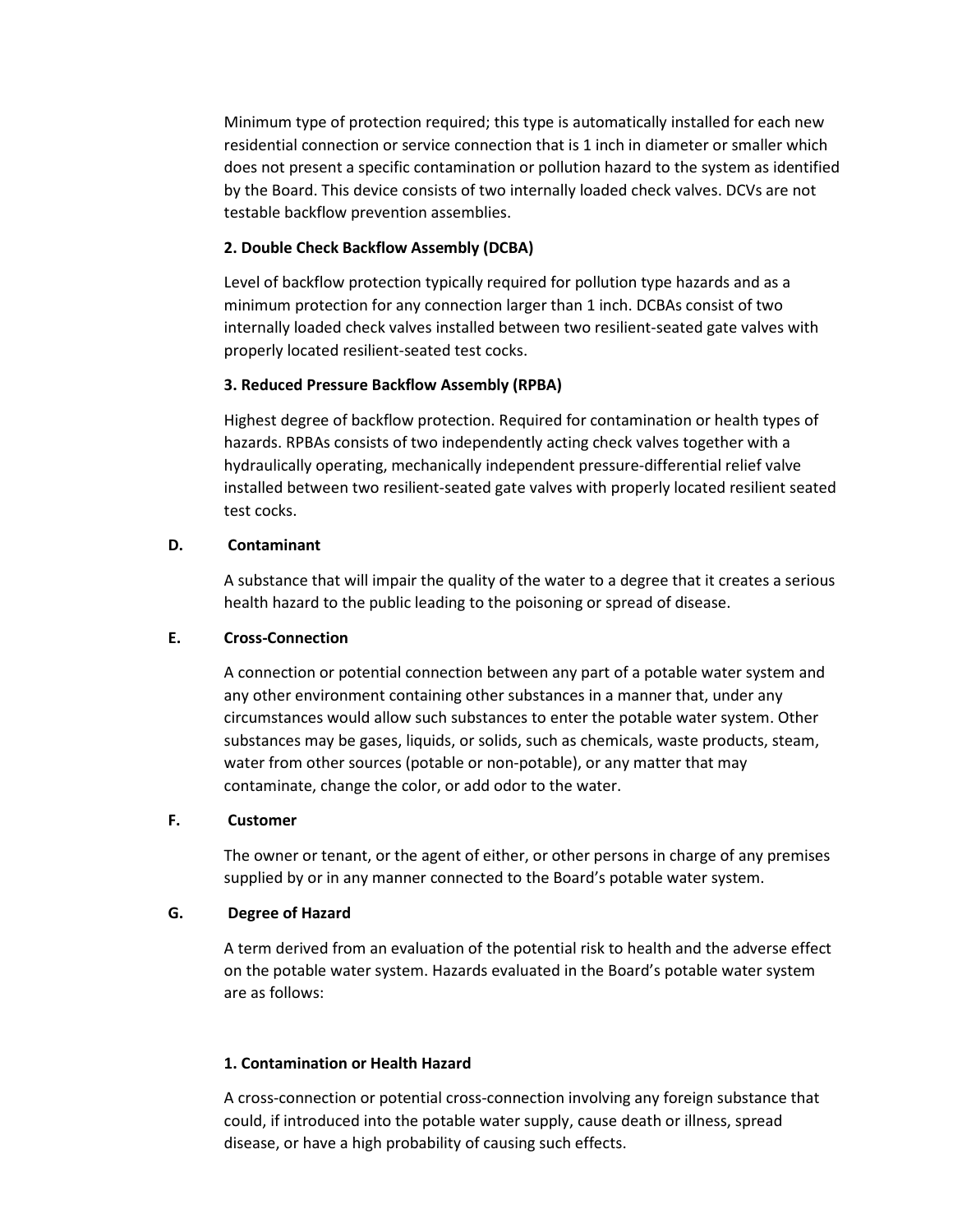# 2. Pollution Hazard

A cross-connection or potential cross-connection involving any foreign substance, that if permitted to get into the public water system, will degrade its quality so as to constitute a moderate hazard, or impair the usefulness or quality of the water to a degree which does not create an actual hazard to the public health but which does adversely and unreasonably effect such water for domestic use.

# 3. System Hazard

A condition posing an actual or potential threat of damage to the physical properties of the public water system or a customer's potable water system.

# H. Detector Assembly

Low flow bypass water meter and DCV used to indicate water usage through an isolated connection to the potable water system where a line size meter is not typically required. For example, fire protection service lines.

# I. Industrial - Fluids System

Any fluid or solution which may be chemically, biologically or otherwise contaminated or polluted in a form or concentration such as would constitute a health, pollutional, or system hazard if introduced into the public or a potable customer's water system. This includes, but is not limited to:

- a). Polluted or contaminated waters
- b). Process waters

c). Used waters originating from the public water system which may have deteriorated in sanitary quality

d). Cooling waters

e). Contaminated natural waters taken from wells, lakes, streams, or irrigation systems

f). Chemicals in solution or suspension

g). Oils, gases, acids, alkalis, and other liquid and gaseous fluids used in industrial or other processes, or for fire fighting purposes

# J. Pollutant

A foreign substance, that if permitted to get into the public water system, will degrade its quality so as to constitute a moderate hazard, or impair the usefulness or quality of the water to a degree which does not create an actual hazard to the public health but which does adversely and unreasonably effect such water for domestic use.

# K. Service Connection

The terminal end of a service line from the public potable water system. If a meter is installed at the end of the service, then the service connection means the downstream end of the meter.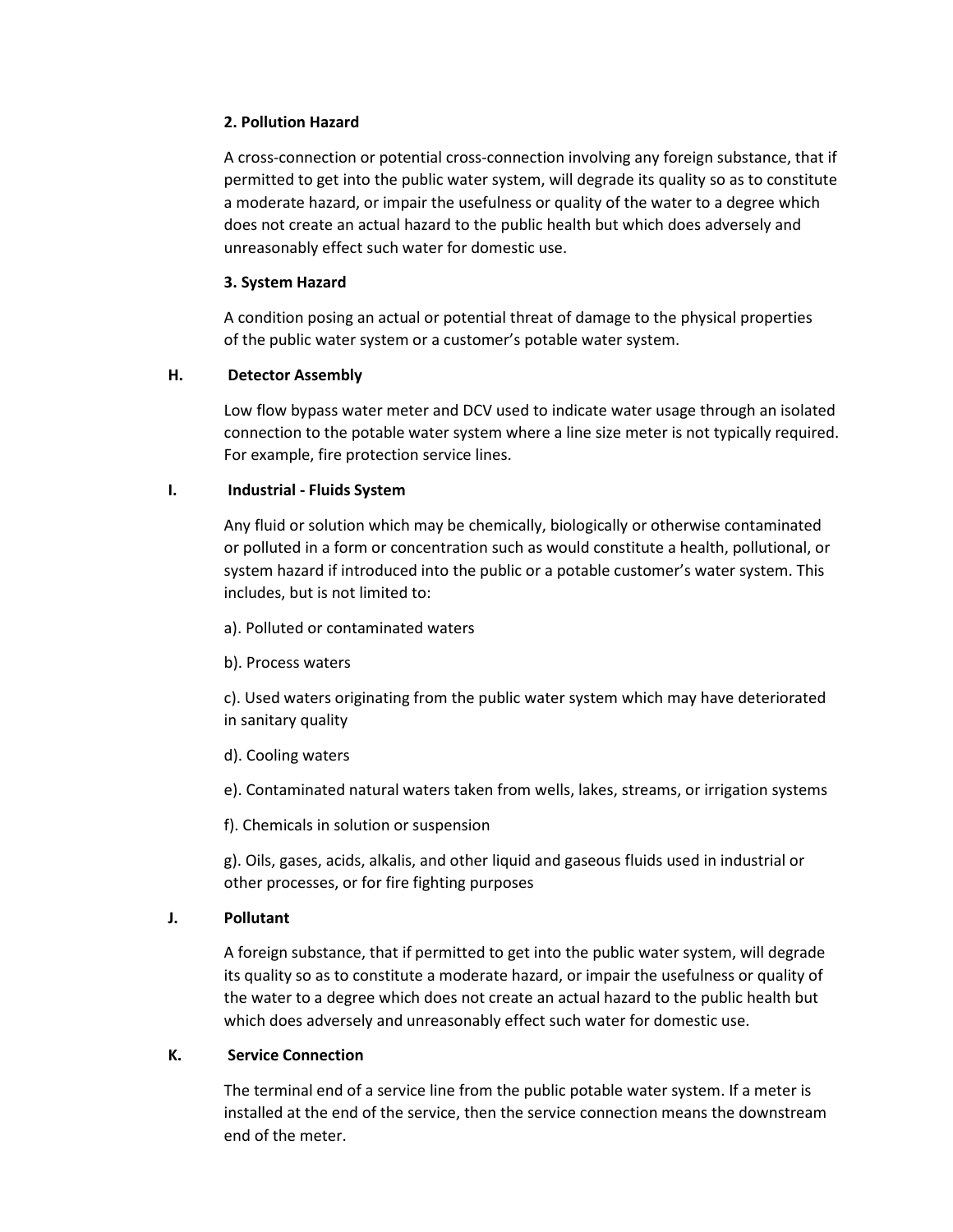#### L. Service Lines

The customer's water system downstream of the Board's meter.

#### M. Water – Potable

Water that is safe for human consumption as described by the public health authority having jurisdiction.

# N. Water – Non-Potable

Water that is not safe for human consumption or that is of questionable quality.

# O. Water – Used

Any water supplied by the public water system to a customer's water system and is no longer under the control of the supplier.

# III. REQUIREMENTS

# A. New Service Connections

Every new connection to the Board's potable water system will have some type of backflow protection installed at the time service is established. Each service connection shall be protected against a backflow incident. The exact type of backflow protection will be determined based on the degree of hazard of a backflow incident from the customer's premises, not the likelihood of a backflow incident occurring.

All applications for new service connections to the public potable water system shall be evaluated by the Board to determine the degree of hazard present and the type of backflow prevention assembly required. The criteria used for evaluation shall be as outlined in Section 6 of this policy. The device(s) required and approved by the Board shall be installed and tested by the customer before service will be granted.

Where adequate plans and specifications are not available for review, and no realistic evaluation of the proposed water uses can be determined, the Board will require the customer to install a backflow prevention assembly that will provide the maximum protection to the public potable water supply.

The Board will install a DCV for any new service connection that is 1 inch in diameter and smaller which does not present a specific contamination or pollution hazard to the system as part of a standard meter set.

# B. Existing Service Connections

For services existing prior to the implementation of this policy, the Board will perform evaluations and inspection of plans and/or premises to identify potential cross connections/backflows. Once identified, the Board shall inform owners by letter of any corrective action deemed necessary, the method of achieving the correction, and the time allowed for the correction to be made.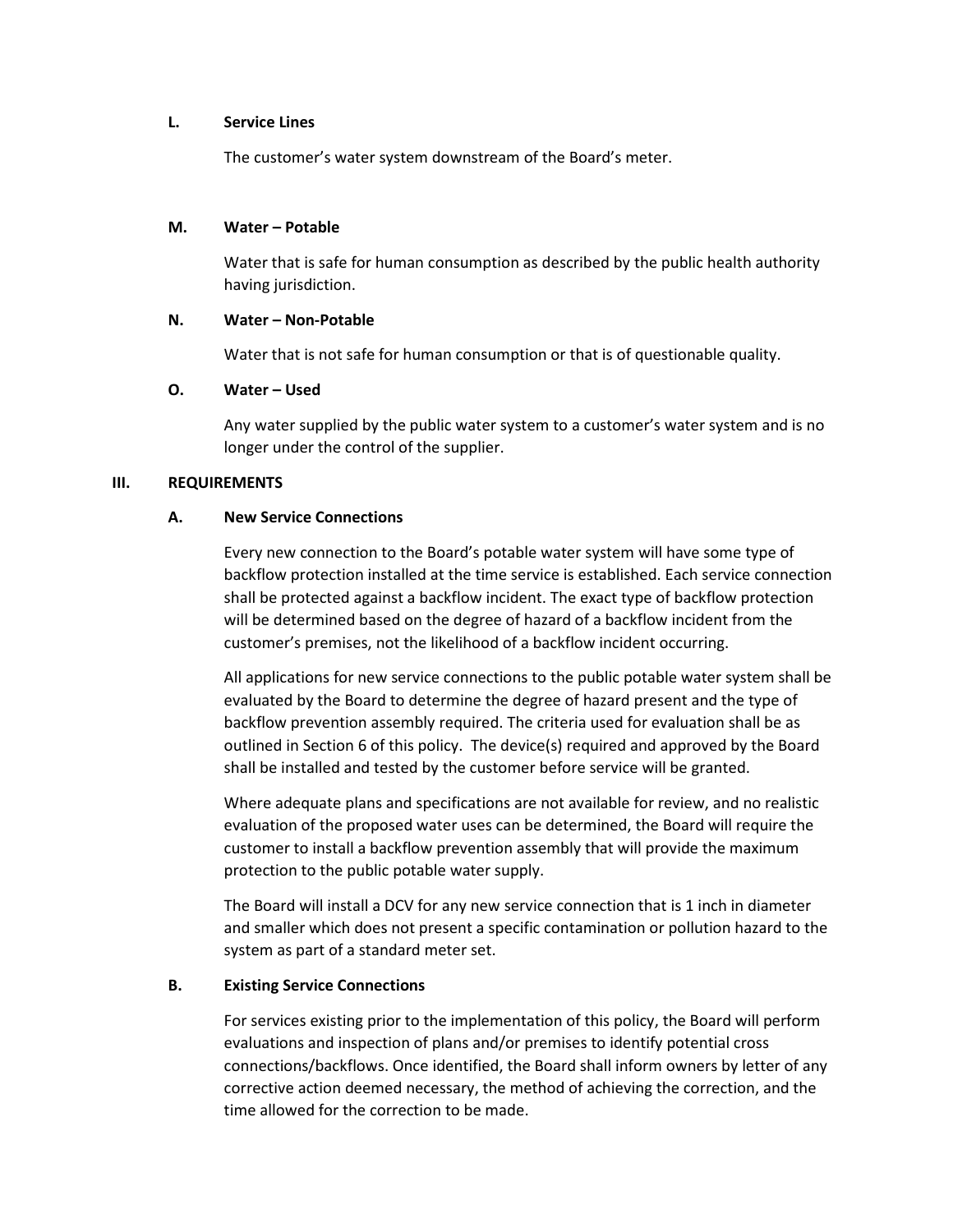Ordinarily, ninety (90) days will be allowed for compliance. However, this time period may be extended or decreased at the discretion of the Board depending upon the degree of hazard involved and the history of the device(s) in question. If, in the judgment of the Board, an imminent contamination hazard exists, water service to the building or premises where a cross connection exists may be terminated unless the hazard is immediately eliminated. The criteria for selection of backflow protection shall be as outlined in Section 6 of this policy.

Any customer who cannot or will not allow Board personnel on the premises for an inspection of the customer's water and piping system shall be required to install the backflow prevention assembly that will provide the maximum protection to the public potable water supply system. Refusal by a customer to allow an inspection or refusal to install the required backflow prevention assembly shall cause the Board to discontinue service for non-compliance.

If it is determined that an existing residential service or service connection that is 1 inch in diameter and smaller which does not present a specific contamination or pollution hazard to the system is not equipped with a DCV, the Board shall at its expense install the appropriate DCV. The Board will also replace any DCV at its expense in conjunction with any necessary meter replacement.

#### C. Discontinuance of service

Under the authority of Alabama Department of Environmental Management Code R. 335-7-9-.05, the Board shall deny or discontinue water service to any customer if a required backflow prevention device is not installed, tested, or properly maintained, or if a cross-connection exists on the premises and in the view of the Board, there is inadequate backflow protection at the service connection. Water service shall not be restored to such premises until the deficiencies have been corrected or eliminated to the satisfaction of the Board.

#### IV. INSTALLATION

# A. General

All new construction plans and specifications, when required by the state and local building and plumbing code and the Alabama Department of Environmental Management, shall be made available to the Board for review and approval, and to determine the degree of hazard. All backflow prevention assemblies shall be installed in accordance with the Board's standard specifications and the manufacturer's installation instructions. In the absence of applicable provisions in these standards, the most current building and plumbing code requirements shall apply. The installation of a backflow prevention assembly, which is not approved, must be replaced with an approved backflow prevention assembly.

Following installation, all DCBAs and RPBAs are required to be tested by a certified backflow prevention assembly tester within ten days. The test results shall be submitted on an approved Board form. Ownership, testing, and maintenance of the assembly shall be the responsibility of the customer.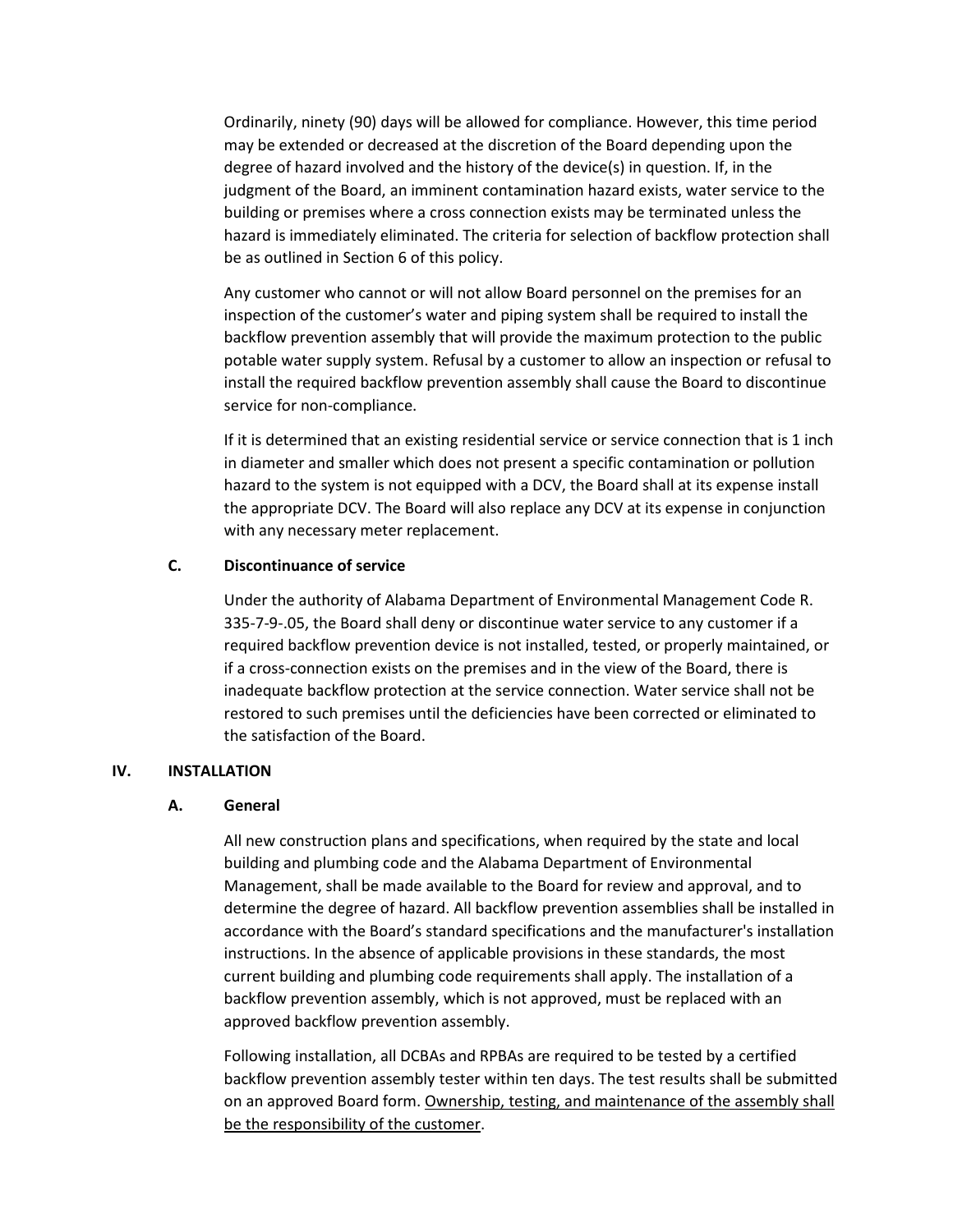# B. Location

Backflow prevention and detector assemblies, as required by the Board, shall be situated on the customer's premises as close to the service connection as practicable. The Board strongly recommends that all new installations of DCBAs and RPBAs include the installation of strainers located immediately upstream of the backflow device. The installation of strainers may preclude the fouling of backflow devices.

All DCBAs must be installed in drainable vaults wherever below ground installation is necessary, in accordance with the Board's standard specifications. Sump pumps shall not be allowed to attain drainage inside a vault. RPBAs must be installed above grade in a horizontal position and in a location in which no portion of the assembly can become submerged in any substance under any circumstances. Vault and/or below grade installations are prohibited for RPBAs.

# C. Bypass

When it is not possible to interrupt water service, provisions shall be made for a parallel installation of backflow prevention assemblies. The Board will not accept an unprotected bypass around a backflow preventer when the assembly is in need of testing, repair, or replacement. Facilities requiring DCBAs typically will have a bypass connection installed around the backflow assembly. All bypass connections shall be equipped with a single check valve located inside the vault. An isolation valve also will be installed on all bypass connections and shall remain locked in the "closed" position under normal operating conditions. RPBAs shall not be equipped with a bypass connection unless a completely redundant RPBA system is installed.

# D. Assembly Specification

The DCBA device shall meet American Water Works Association (AWWA) C510-97 (latest revision) and be approved by the Foundation for Cross-Connection Control and Hydraulic Research of the University of Southern California, as well as all local plumbing codes.

The RPBA device shall meet AWWA C511-97 (latest revision) and be approved by the Foundation for Cross-Connection Control and Hydraulic Research of the University of Southern California, as well as all local plumbing codes. Approved backflow assemblies shall be manufactured by Ames, Watts, or an approved equal.

# V. TESTING & CERTIFICATION

# A. General and Administrative

Testing of backflow prevention assemblies shall be performed by a certified backflow prevention assembly tester at the customer's expense. The Board shall notify each affected water user when it is time for the backflow prevention assembly installed on the service connection to be tested. This written notice shall give the water user thirty (30) days to have the device tested and supply the water user with the necessary form to be completed and resubmitted to the Board.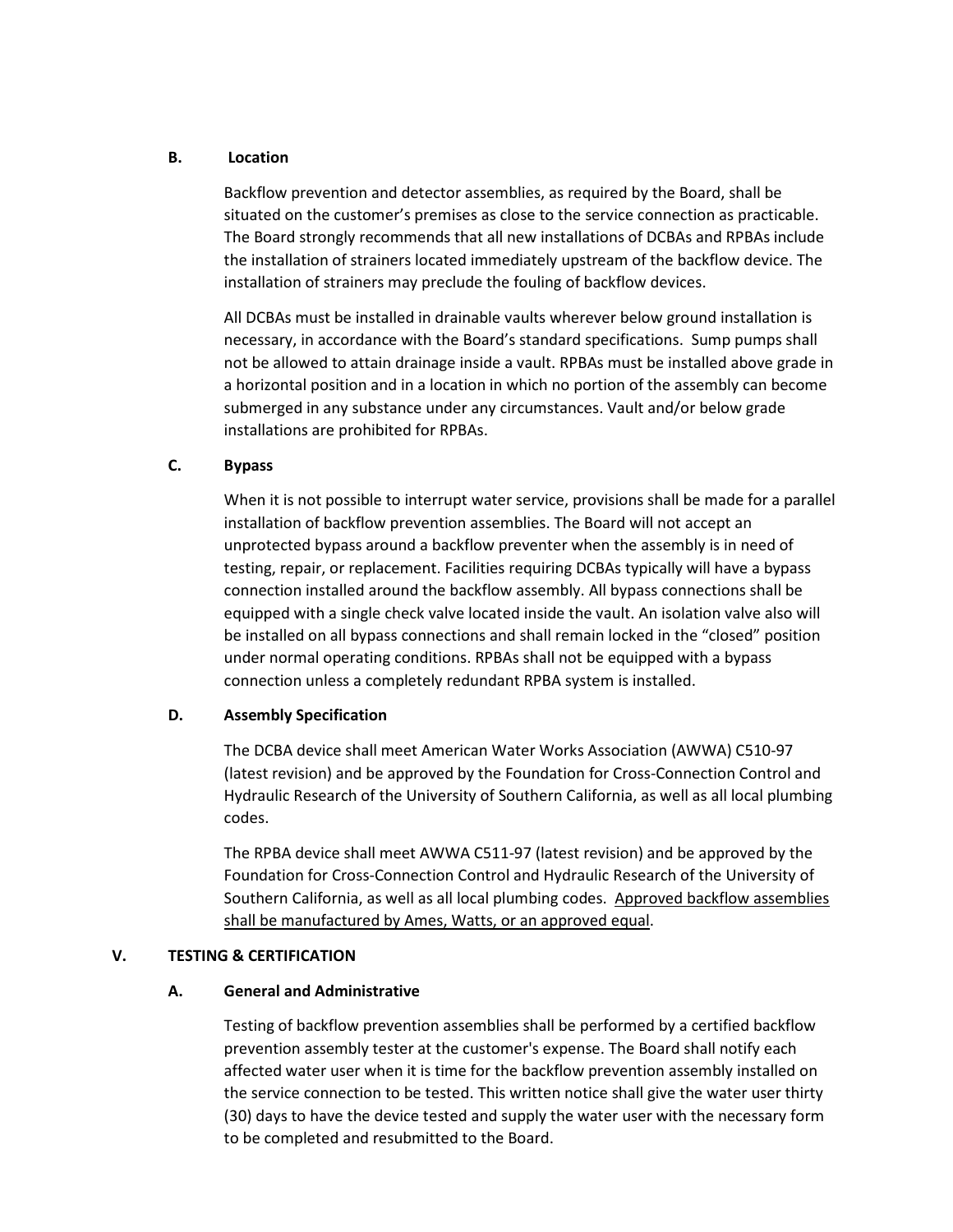A second notice shall be sent to each user who does not have his/her backflow prevention device tested as prescribed in the first notice within the thirty (30) day period allowed. The second notice shall give the water user a two-week period to have his/her backflow assembly tested. If appropriate action is not taken within the twoweek period, the Board may terminate water service to the affected water user until the subject device is in compliance.

# B. Testing Personnel

Certified backflow prevention assembly testers shall provide proof of completion of a training course including a minimum of 32 hours as outlined by the AWWA Manual M14, Recommended Practice for Backflow Prevention and Cross-Connection Control. The course shall include class room instruction, laboratory (hands-on) experience with various types of backflow prevention assemblies, familiarization with testing equipment from several manufacturers, and the successful completion of a written examination. The course shall be recognized by AWWA or the American Backflow Prevention Association (ABPA).

In addition to the certification course requirements as outlined above, personnel testing backflow devices servicing fire lines and sprinkler systems must be a pre-approved, qualified inspection technician, currently on file with the State Fire Marshal's office.

Test reports will not be accepted from personnel not certified through an approved certification training course or without appropriate qualification.

All certified backflow prevention assembly testers must obtain and employ backflow prevention assembly test equipment, which has been evaluated and/or approved by the Board. All test equipment shall be checked for accuracy annually, at a minimum, and calibrated, if necessary.

# C. Test Frequency

All DCBAs and RPBAs shall be tested immediately after installation and annually thereafter. DCVs are not testable backflow prevention devices.

# D. Test Procedures

Test procedures shall be those currently recommended by the Foundation for Cross-Connection Control and Hydraulic Research of the University of Southern California, and shall comply with all local plumbing codes. Testing of backflow assemblies on fire lines and sprinkler systems shall also comply with the requirements of NFPA 25, Standards for the Inspection, Testing, and Maintenance of Water Based Fire Protection Systems.

Testing requires an interruption of service usually lasting 5 to 20 minutes. For facilities that require an uninterrupted supply of water, and when it is not possible to provide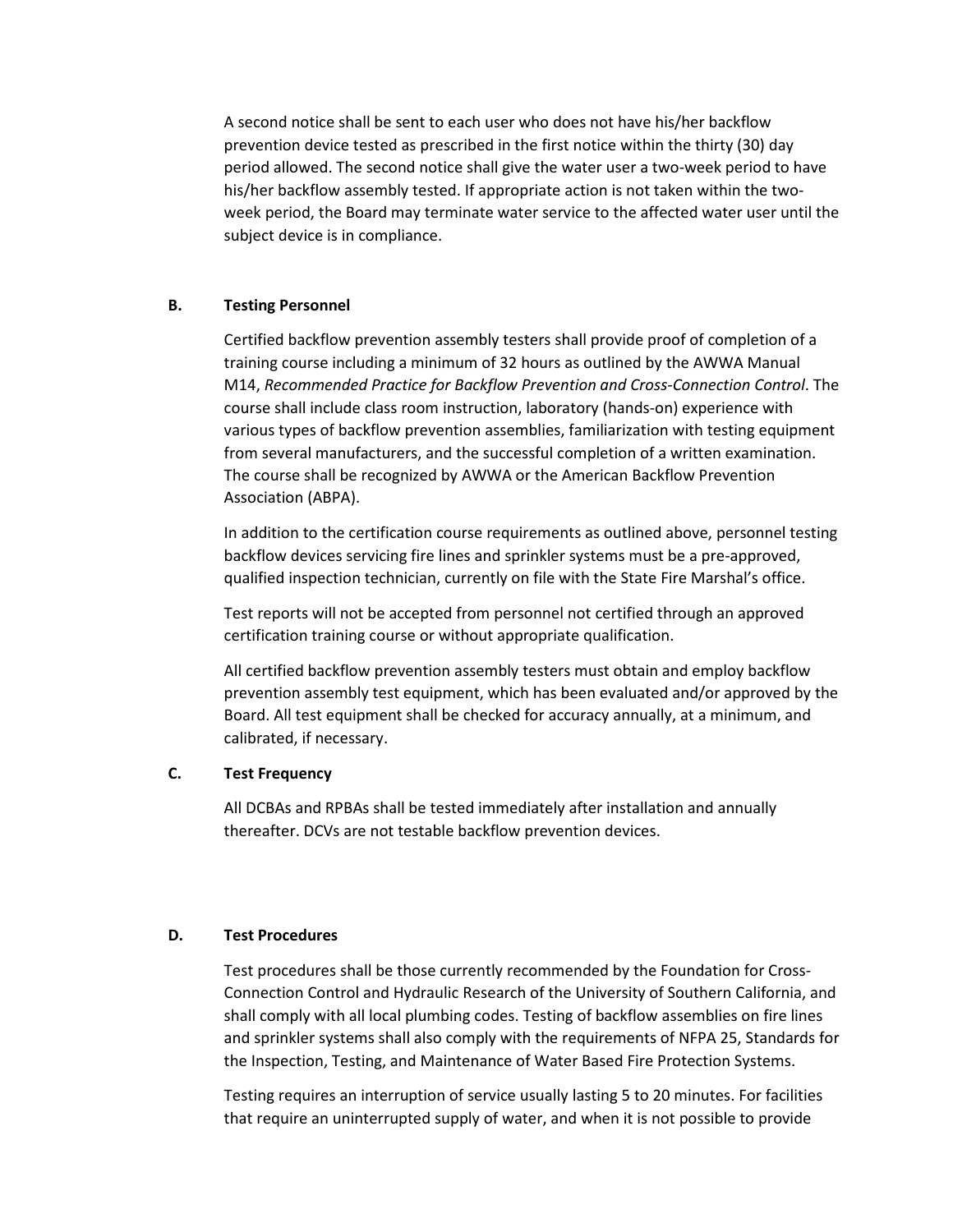water service from two separate meters, provisions shall be made for a parallel installation of backflow prevention assemblies.

# E. Reporting

A record of all testing and repairs is to be retained by the customer and the certified tester for a period of five (5) years. Copies of the records must be provided to the Board on an approved form within ten business days after the completion of any testing and/or repair work.

Any time that repairs to backflow prevention assemblies are deemed necessary, whether through annual or required testing or routine inspection by the owner or by the Board, the Board shall be notified immediately and the repairs shall be completed within 48 hours, unless approved otherwise by the Board. The tester shall include the list of all repair materials or replacement parts used in the report.

# VI. FACILITIES REQUIRING BACKFLOW PREVENTION

# A. General

Approved backflow prevention assemblies shall be installed on all service lines connected to the Board's distribution system.

Some types of facilities or services have been identified by the Board as having a potential for backflow of non-potable water into the public water supply system. Therefore, an approved backflow prevention assembly will be required on all such services according to the degree of hazard present.

# B. Facilities Requiring Double Check Backflow Assemblies

DCBAs that meet all of the applicable plumbing codes will be required to be installed when the potential backflow consequences would constitute a pollution type hazard and as a minimum requirement for any connection larger than 1 inch in diameter.

The Board will evaluate each facility on its own unique set of circumstances for the type of backflow protection required. The specific facilities requiring DCBAs shall be in accordance with the Board's standard specifications.

# C. Facilities Requiring Reduced Pressure Backflow Assemblies

RPBAs that meet all applicable plumbing codes will be required to be installed when the potential backflow consequences would constitute a contamination or health hazard due to the introduction of a contaminant into the water system. The Board will evaluate each facility on its own unique set of circumstances for the type of backflow protection required. The specific facilities requiring RPBAs shall be in accordance with the Board's standard specifications.